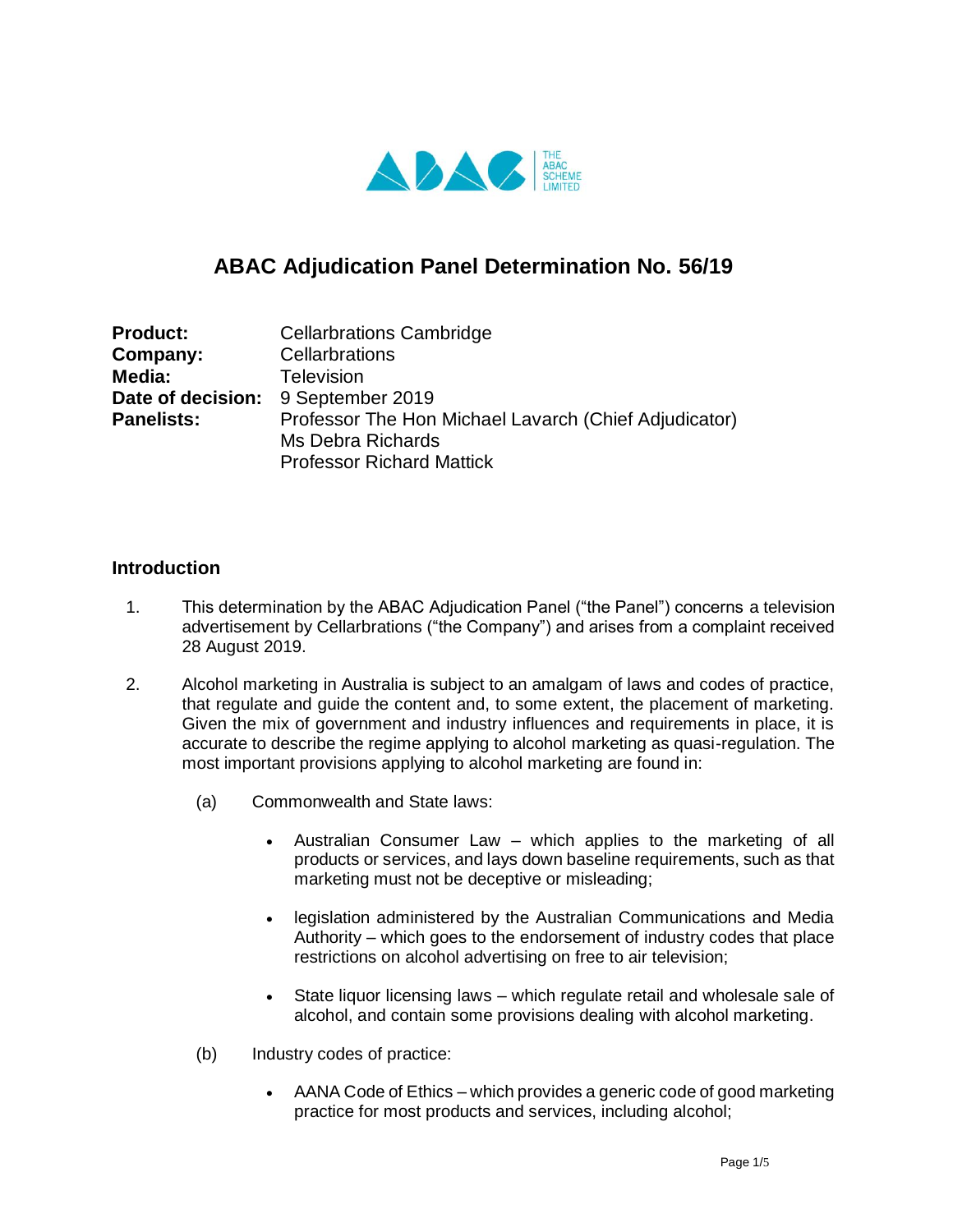- ABAC Responsible Alcohol Marketing Code ("ABAC") which is an alcohol specific code of good marketing practice;
- certain broadcast codes, notably the Commercial Television Industry Code of Practice – which restricts when advertisements for alcohol beverages may be broadcast;
- Outdoor Media Association Code of Ethics which places restrictions on the location of alcohol advertisements on outdoor sites such as billboards.
- 3. The codes go either to the issue of the placement of alcohol marketing, the content of alcohol marketing or deal with both matters. The ABAC deals with both the placement of marketing i.e. where the marketing was located or the medium by which it was accessed and the content of the marketing irrespective of where the marketing was placed. The ABAC scheme requires alcohol beverage marketers to comply with placement requirements in the other codes as well as meeting the standards contained in the ABAC.
- 4. For ease of public access, Ad Standards (AS) provides a common entry point for alcohol marketing complaints. Upon a complaint being received by AS, a copy of the complaint is supplied to the Chief Adjudicator of the ABAC.
- 5. The complaint is independently assessed by the Chief Adjudicator and AS and streamed into the complaint process that matches the nature of the issues raised in the complaint. On some occasions, a single complaint may lead to decisions by both Ad Standards Community Panel under the AANA Code of Ethics and the ABAC Panel under the ABAC if issues under both Codes are raised.
- 6. The complaint raises concerns under the ABAC Code and accordingly is within the Panel's jurisdiction.

## **The Complaint Timeline**

- 7. The complaint was received on 28 August 2019.
- 8. The Panel endeavour to determine complaints within 30 business days of receipt of the complaint, but this timeline depends on the timely receipt of materials and advice and the availability of Panel members to convene and decide the issue. The complaint has been determined within this timeframe.
- 9. The quasi-regulatory system for alcohol beverage marketing features independent examination of most proposed alcohol beverage marketing communications against the ABAC prior to publication or broadcast. Pre-vetting approval was not obtained for the marketing communication.

## **The Marketing Communication**

10. The complaint refers to a television advertisement for the Cellarbrations Cambridge store. The advertisement includes the following sequences of footage: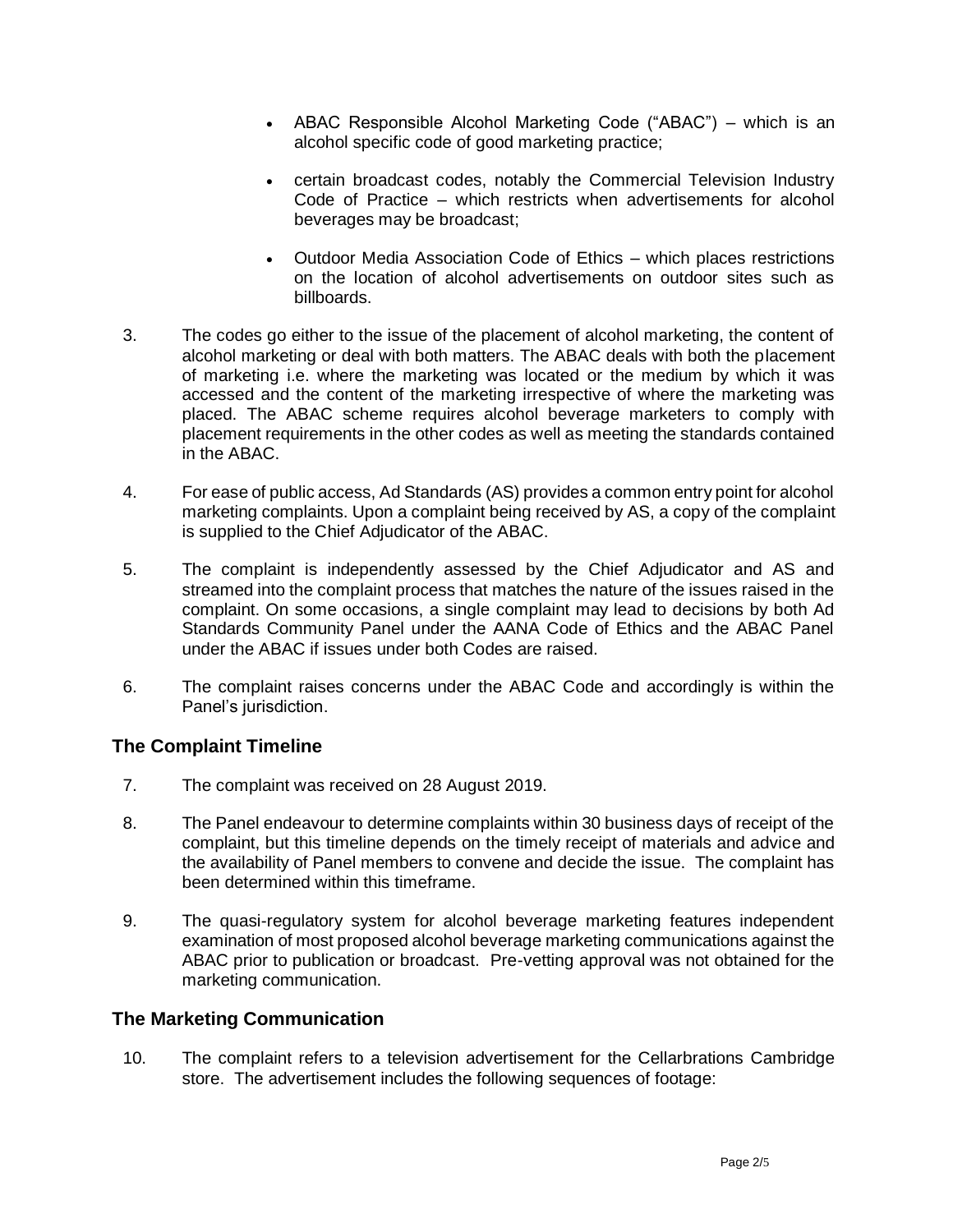- Fast forward footage of a car pulling into a carpark in front of a Cellarbrations Superstore and a woman walking her dog in front of the store.
- Voiceover "Oh hi there how does it feel when you drive to Cellarbrations Superstore Cambridge Park" accompanied by the following scenes:
	- the footage changes to normal speed as two men get out of the car; and
	- one of the men is shown wheeling a trolley around the store with the other man sitting in the trolley with the text "Drink Responsibly" across the page.
- In the next scene we hear an AFL football siren and we see the two men from the store plus another three men and a woman each holding a can, jumping up and down, holding up a football, spilling drinks, chest bumping and cheering. There is another man separate from the group wearing a onesie and sitting cross legged.
- Voiceover "We're independently owned and operated and that really puts the cream on the Sherrin, thanks nan" accompanied by the following scenes:
	- the two men from the first scene standing in the middle of the store immobile; and
	- the man in the onesie sitting on a sofa next to an elderly woman with an AFL football on her knee as he holds a can and sprays whipped cream onto the football and they both laugh.
- Voiceover "Our bottleshop should give you days like this, not days like this" accompanied by the following scenes:
	- a man and woman shaking their arms with their drinks spilling;
	- a man holding a can cheering in an exaggerated manner; and
	- a man wearing a hat having a drink poured over his head.
- Voiceover "Shouldn't it be .. a Cellarbration" accompanied by the following scenes:
	- a picture of the exterior of the store;
	- a man in a football jersey saying "a celebration"; and
	- an image of the exterior of the store from a different angel as a man enters the store.

#### **The Complaint**

11. The complainant is concerned that the ad contains a disgusting display of drunken antics, showing disrespect for seniors, pouring drinks over each other's heads etc.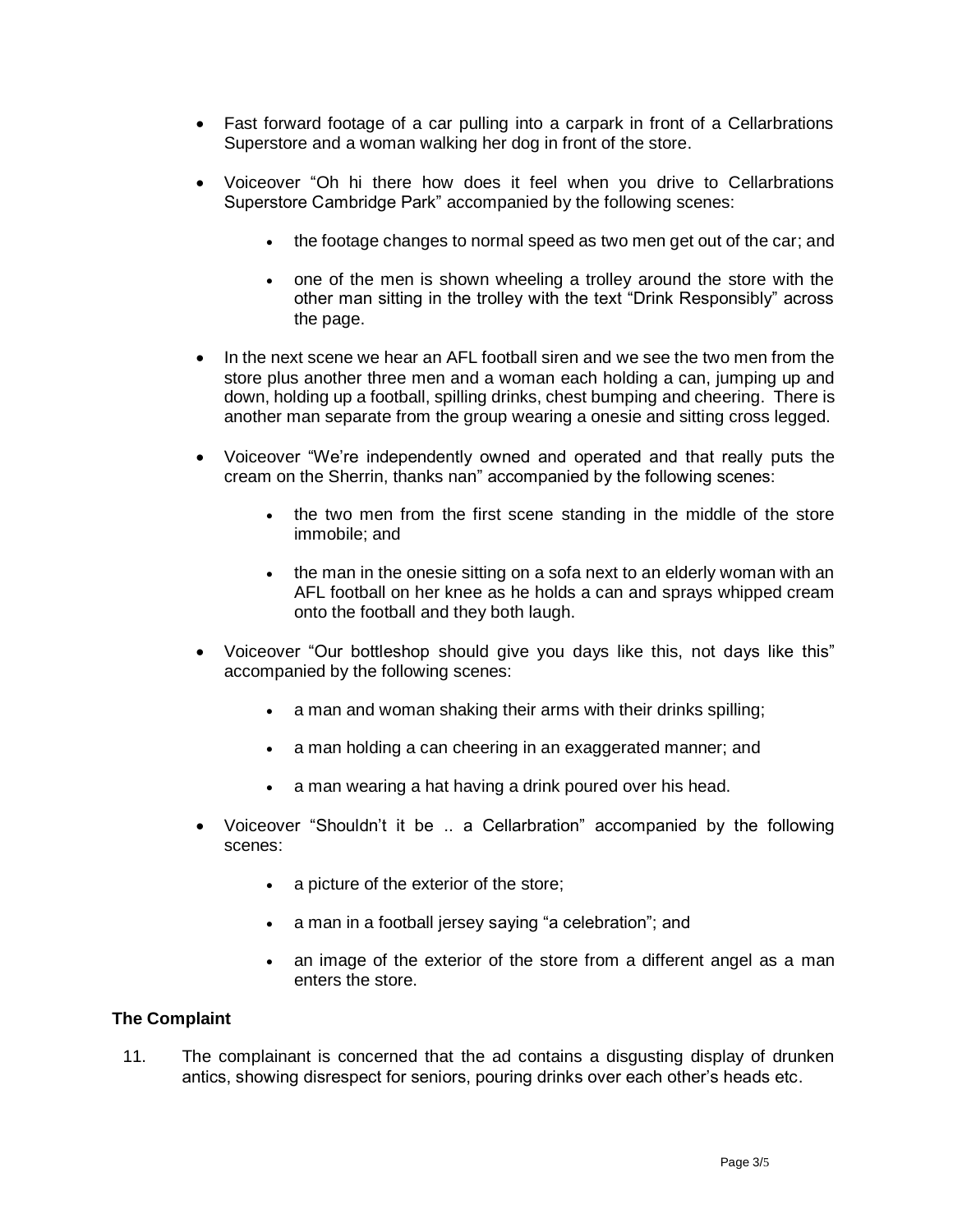## **The ABAC Code**

- 12. Part 3 of the ABAC Code provides that a Marketing Communication must NOT:
	- (a)(i) show (visibly, audibly or by direct implication) or encourage the excessive or rapid consumption of an Alcohol Beverage, misuse or abuse of alcohol or consumption inconsistent with the Australian Alcohol Guidelines
	- (a)(ii) show (visibly, audibly or by direct implication) or encourage irresponsible or offensive behaviour that is related to the consumption or presence of an Alcohol Beverage

#### **The Company's Response**

- 13. The Company responded to the complaint by letter dated 2 September 2019 advising:
	- We have investigated this matter with the personnel involved and have identified that there was a misunderstanding around the process required to ensure the TV advertisement was compliant with the ABAC Code. Whilst the team sought and received CAD approval and was advised that CAD was the only approval they required, we have re-trained the team to ensure everyone is across the correct process for TV and advertising in general and the requirement for all advertising to be compliant with the Code by utilising the ABAC pre-vetting service.
	- Due to the nature of our business with our stores being independently owned and operated, the store in question produced this advertisement and put it in market without our marketing team's approval. We have since communicated with the correct internal process for approvals for any future advertising.
	- We apologise that due process was not completed in this instance and have implemented steps across the business to ensure that this doesn't happen again. All future advertisements scheduled for this store were taken down immediately upon receipt of complaint to ensure the advertisement is not aired again now or in the future.

## **The Panel's View**

- 14. Metcash is a major Australian wholesale distribution and marketing company supporting businesses in food, hardware and alcohol. Independent Brands Australia (IBA) is the alcohol business within Metcash and Cellarbrations is the brand name of one of the groups of alcohol retailers within the (IBA) stable. One of the branded Cellarbrations stores is located in the Tasmanian town of Cambridge. While part of the Cellarbrations branded group, the Cambridge store is independently owned.
- 15. It seems that IBA has some level of control over the marketing undertaken by individual Cellarbrations stores and it is IBA centrally which has responded to the complaint about the television advertisement promoting the Cambridge store. The complaint argues that the ad displayed 'drunken antics' and this is irresponsible. While the IBA response explained that there had been a break down in the approval processes for the ad and better processes will be put into place for the future, no substantive argument has been made that the ad was consistent with ABAC standards.